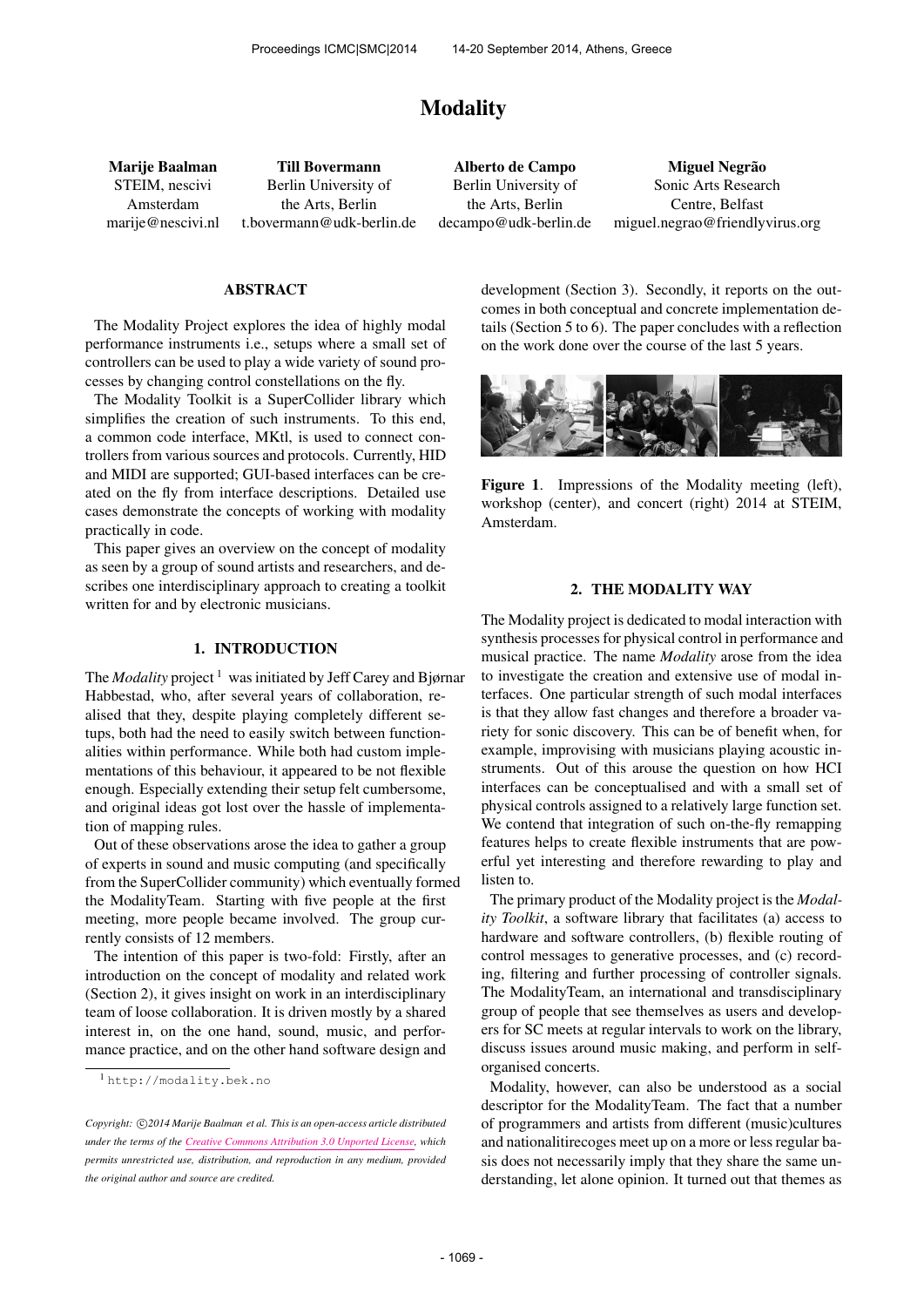fundamental to the Modality project as "performance practice", "control strategies" and even "software paradigms" were highly ambiguous and interpreted in different ways. Further, it turned out to be a learning process to not only listen to other people's opinions but to also take them into account during software design and implementation.

As a third interpretation level, the term Modality influences the structure of the meetings. Reflecting the divergence between participants, most of the meetings consisted of a broad spectrum of activities, namely (a) developer phases in which the Modality Toolkit was implemented, (b) public workshops disseminating knowledge about the Modality Toolkit, and (c) concerts in which participants performed with their custom instruments.

# 2.1 Related work

The Modality Toolkit stands in the tradition of a line of related systems, dedicated to control data flow and filtering. Particularly, it is informed by systems like *OSCulator* [1], STEIM's *junXion* [2], the *Digital Orchestra Kit* [3] and SC's own *multiton pattern* implementations.

- OSCulator Osculator is an OS X GUI based software aimed at connecting devices and routing messages between them. It supports multiple protocols such as MIDI, HID, OSC or TUIO and is capable of creating complex responses to incoming events, including scaling values, splitting events, merging events, storing values for later use, enabling or disabling actions and toggling global presets.
- junXion is a "[...] data routing application that can process [hardware] 'sensors' [. . . ] using conditional processing and remapping" [2]. It is a stand-alone program to be put in the middle between the control input layer and the synthesis layer. The roots of its development lay in the advanced sensor input and data manipulation features of pioneering live sampling software LiSa [2]. <sup>2</sup>

In JunXion, data flow is organised in patches with an *input-action-output*-logic. Inputs can come from as many as eight different types of data sources. The actions process that data by means of user-definable behaviours such as switching or toggling but also differentiation, or complex activity measurement and based on conditional statements incorporate other incoming data. Output can be generated and sent in various formats to listening programs.

Digital Orchestra Toolkit [4] was created as part of the *Digital Orchestra project* around "[. . . ] a number of paradigms for the design, creation and performance of digital musical instruments in the context of a long-term interdisciplinary, collaborative environment. Issues related to mapping strategies, notation, the relationship of physical and musical gestures, robustness, responsiveness, and haptic feedback arose during the course of the project."[5]. The toolkit consists of a number of Max/MSP objects implementing data acquisition and processing for various hardware devices and protocols.

Multiton design patterns in SC SuperCollider has flexible proxy objects for tasks, patterns, sound processes, and functions, which allow replacing the proxy's object while using it. (Modality follows these, e.g. in the MKtl (<name>) access scheme.) Named variants of these classes, like Tdef, Pdef, Ndef, or MIDIdef, OSCdef follow the multiton pattern by creating named instances only, and keeping them in a global dictionary. Calling the constructor e.g.,  $N \cdot \text{det}(\lambda a)$ , returns an existing instance by that name or, if not found create it. Supplying a second argument, Ndef(\a, { LFSaw.ar }), replaces the proxy's current object with the new one given. This is very useful in live coding situations, where remembering name-function pairs is much easier than doing full variable administration by hand.

## 3. THE MODALITY MEETINGS

To illustrate the Modality way as described in Section 1, this section reports on the outcomes and discussions within the four modality meetings held so far.

- October 2010, BEK, Bergen Initiated by Jeff Carey and Bjørnar Habbestad, several experts and sound artists met to discuss shared ideas about modal control in performance and rehearsal situations. The attendees soon agreed that easy access and outlining of modal control structures is of great interest for all. First sketches for uniform access were made based on the then already existing JITMIDIKtl quark<sup>3</sup>, creating a more uniform access scheme to controllers in the Ktl quark.
- May 2011, STEIM, Amsterdam Discussions revealed the need for users to abstract from hardware dependencies, and being able to do flexible routings and filtering incoming data. A new SC quark was initiated and the group started implementing two sets of functionalities:

MKtl objects were intended to connect MIDI and HID hardware devices. They stored capabilities of each device in a configuration file. Instead of assigning functions to hardware-specifics, we considered controllers as a combination of *controller elements*, which were given human-readable short names for semantically simple access (e.g., 'sl1' instead of MIDI channel 0 cc 14). This scheme was considered extensible for OpenSoundControl, serial ports, and other hardware interfaces, to have a uniform workflow, abstracted away from the actual backend.

<sup>&</sup>lt;sup>2</sup> As of today, LiSa's sampling engine is not being further developed, as many software synthesizer are available to replace its functionality. Similarly, STEIM's groundbreaking sensor and interfacing technologies have become readily available through a host of affordable controllers and DIY-kits, e.g., those based around the Arduino platform.

<sup>&</sup>lt;sup>3</sup> a quark is an extension library in SuperCollider parlance.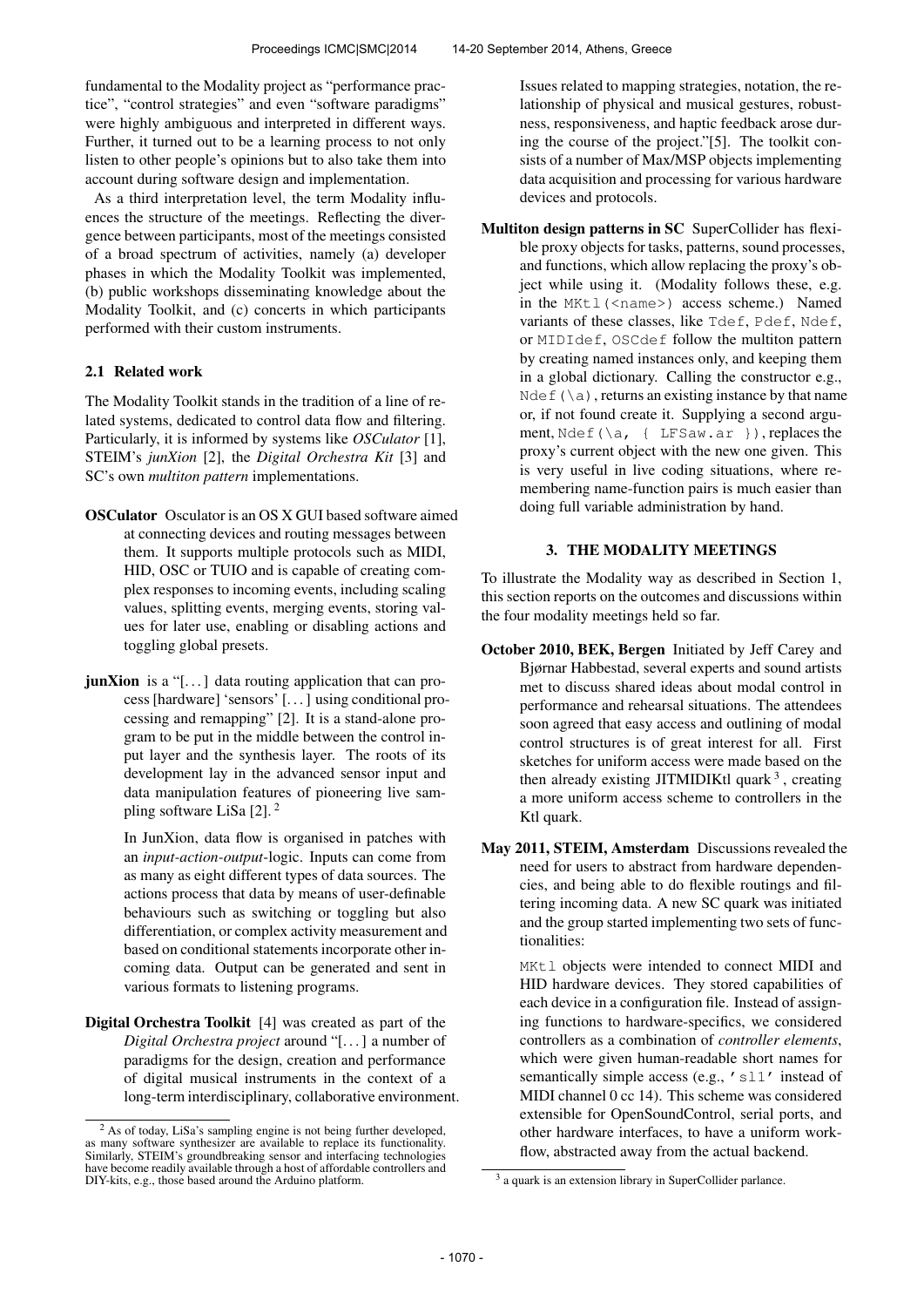MDispatch objects allowed creating *calculation units*; abstract filters that render output from a given input, like the conversion of a button press (*on*, *off*) to one trigger event (*now*), or the calculation of slider speed. Many templates for commonly used functionality were created.

A stumbling block at the time was an OS-dependant (and, due to changes in the API of Apple's HID toolkit, on the OSX side non-functional) HID implementation in SC. <sup>4</sup> The project's state was presented at the SC.symposium 2012 in London, UK [6].

November 2013, BEK, Bergen After a hiatus of almost 2 years, this meeting focused on practical steps. It particularly took a while to get back to a productive working environment. The introduction of an issue tracker to define and discuss development goals (in combination with git as a repository for code development) helped to get on track again.

> In this light, example use cases of different levels of complexity were noted down in order to define the demands (and limits) of the Modality toolkit (see Section 4). It also turned out to help understand, how complex the user-written code to implement the use case would be and therefore get insights on how the toolkit has to be adjusted to facilitate this.

> Further, unified functionality to the input layers were added: *Explorer* classes for MIDI and HID listen to incoming messages from a source and generate initial data to help writing description files. Hierarchical ordering of elements within these files was introduced to allow the representation of semantical grouping.

> Proposals for related useful concepts, such as FRP and Influx, were explored (see Section 6.5).

April 2014, STEIM, Amsterdam Many aspects of the input side were unified and simplified further, thus nearing completion of the input layer.

> Description file handling was improved in many ways, and GUIs could be initiated for missing devices. Mapping strategies were simplified toward a unified style with e.g., SoftSet and RelSet (see Section 6.3).

> While in the meetings before, writing documentation was mostly postponed until it was too late, in this meeting, documentation and examples were written in dedicated sessions, and use cases were sketched in text and implemented in various coding style variants.

Finally, the OS unification of the HID interface implementation was fixed, pending full tests.

#### 4. EXAMPLES / USE CASES

We created a number of simple to medium-complex uses cases, which serve both as examples for modality concepts, and as test cases that show how simply they can be implemented in different coding styles.

#### 4.1 Switching operation mode

This example illustrates a situation where there are multiple global modes of operation. Depending on which mode the system is in the physical controls perform entirely different actions in the system. This is similar to how computer keyboards perform different actions depending on which modifier keys (shift, ctrl, alt) are pressed.

Consider 16 buttons in a  $4 \times 4$  grid. The first 3 rows contain *memory* buttons, in the last row the first 3 are *play* buttons and the last one is the *shift* button. Sound sources can be copied from the play buttons to the memory buttons.

- Play slots Each play button is assigned one fixed adsr enveloped sound sources with a single parameter. Depressing a play button turns the sound on, releasing it causes the sound to decay.
- Memory slots Each memory button can be assigned from one to all three sound sources associated with the play buttons. Depressing the button activates all assigned sound sources simultaneously.
- Slider When a sound source is active, the slider controls one of the synthesis parameters. There is a pickup mechanism in place such that the slider only causes the parameter to change once it is close enough to current value to avoid jumps.
- Shift Button Pressing the shift button causes the system to go into *copy* mode. When in copy mode, up to three of the play buttons can be pressed followed by one of the memory buttons. This will copy the sources of the selected play slots together with their current values for the parameter into the selected memory slot. If the shift key is released mid-way no assignment takes place. Copying into an already assigned memory slot replaces the existing sources and parameter values.

The number of different operation modes could be easily extended by having multiple modifier buttons with different combinations of them setting the system to different modes of operation.

# 4.2 Exchanging actions

In this example a certain number of control elements are assigned to an equal number of synth parameters. Upon pressing a button the system enters *remap* mode: it waits for movement from two different elements and then switches the parameters that they control amongst themselves. This simple example illustrates the need that often arises in a performance of freeing a finger or hand, by moving the action that it is controlling at that moment to another physical control (or just disconnecting it momentarily), so that the hand or finger is now free to control some other parameter which at that point in the performance has become more important.

<sup>4</sup> As of April 2014, this has been solved in SuperCollider 3.7 with a new cross-platform HID implementation.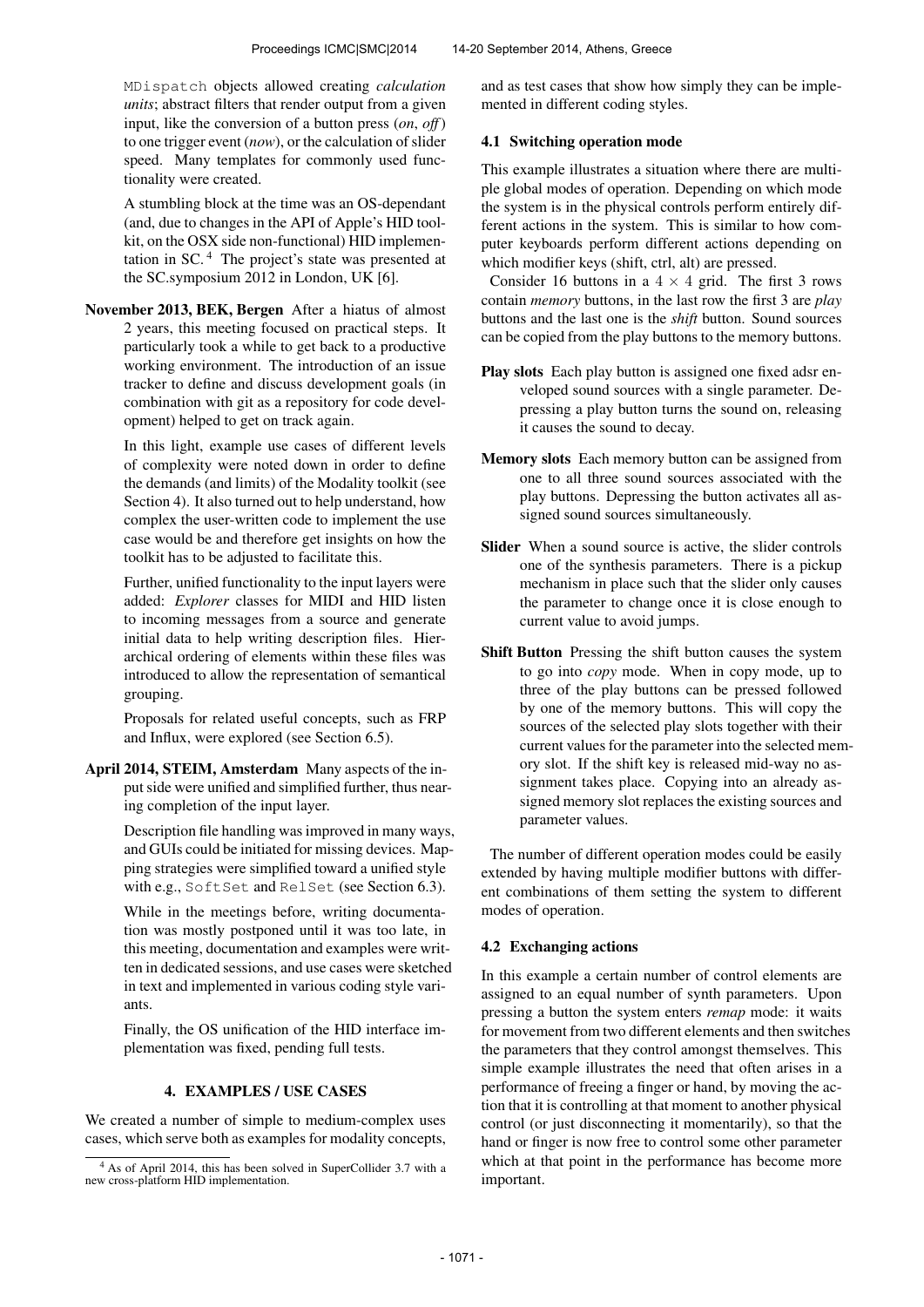#### 5. ISLANDS, BRIDGES, UNIFORM SCHEMES

As many home towns of modality members are harbour cities, Islands and Bridges were chosen as a mental model for conceiving and understanding highly modal instruments. Islands are software objects or processes which represent sources (input devices, control-generating processes), destinations (output processes for sound, visuals), combinations of these, such as transformers (which, like destinations, process incoming control information, and send the results on like sources). Islands should be as self-sufficient as possible, and show uniform behavior to allow simple on-the-fly changes of connections with bridges.

Bridges typically are made by user code that connects islands; conventional digital instruments then contain a fixed collection of islands and one constellation of bridges between them. Modal performance instruments achieve their modes by switching between different combinations of bridges, adding some, removing others, adjusting settings. Modality aims to make writing and configuring bridges as simple as possible.

In other words, Modality shifts the instrument metaphor from linear chains of command to flexible networks of communication (or further on, of mutual influence).

The uniform communication schemes recommended by Modality are largely based on existing conventions in SC, and extend them with only few new methods. Thus many SC quarks dealing with interface devices or data processing are useful sources for more islands. Beside the modalitytoolkit, the team actively works on other modality-relevant quarks. These are e.g., *SenseWorld* supporting sensor devices, *Manta* accessing an OSC controller, *FPLib* containing FRP (see Section 6.5.2), *VariousMixedThings* containing Influx (see Section 6.5.3), *UnitLib* [7], *wslib* mostly GUI-related niceties, *KeyPlayer* contains KtlLoop, and *DMX* output to light systems.

# 5.1 The uniform input device scheme (MIDI, HID, OSC, GUI, Serial)

Input devices (such as the MKtl class) or other control sources follow a scheme: They have rich descriptions, with simple short human-readable element names, which are hierarchically ordered where applicable. One can access each element by name or hierarchical indexes. Each element can either have a single action, or one can add and remove multiple actions individually by identity or name.

Every MKtl can be substituted by a Graphical User Interface derived from the corresponding description file. When operated, it acts identically to the physical device.

*Explorers* simplify adding new devices or sources: One activates every possible controller action at least once to collect specimens of every possible message type. Then an Explorer can make a description file template from this, and the user adds the final touches by giving them simple, short and clear element names, and organising their hierarchical order. This is implemented fully for MIDI and HID, with other protocols to follow.

Transformer islands expect control input from sources, and know how to create control output for destinations. E.g. an Influx is a transformer which accepts m bipolar parameters from a source, and converts them to n process parameters for a destination with a matrix of weights.

# 5.2 Proposed uniform destination schema

Modality-compatible sources have containers for configurable actions for sending messages to destinations, and they know how to convert their controller ranges to be unipolar (interval  $[0, 1]$ ).

Modality-compatible destinations also follow existing SC schemes: They respond to set messages for control values; they remember current parameter values, and they often have specifications for control parameters (i.e., range, warp, step size, etc). Most objects that are active processes respond to .play, .stop, .pause and resume messages.

Requiring destinations to know their parameters specs and current states allows more flexible control in several ways: The setUni method can be used to set a param from the controller side's unipolar value; keeping the Spec with the destination process is semantically simpler to argue for, and multiple control sources will immediately use changed specs if they belong to the object. The RelSet class method can be used to nudge a parameter relative to its current value. SoftSet class methods can be used to take over a parameter only when the physical controller is close enough to its value, or when the physical controller knows the object's previous value well enough (which is the case when it has set it to that value). If specs are kept with the object, they can easily be adjusted there (e.g., for zooming into a subset of the full range), keeping the controller element side code simpler by sending unipolar values, and letting the object provide the spec:

{ arg el; dest.setUni(\amp, el.value) } Finally, conforming to the SC convention of play/stop, pause/resume allows very simple de/activation when switching newly to or away from a process.

# 6. SPECIFICATION, DESIGN AND IMPLEMENTATION OF THE MODALITY TOOLKIT

The following specification of the Modality toolkit conforms to the island/bridges/unification scheme introduced in Section 5 and respects the use case described in Section 4.

#### 6.1 Specification

The Modality toolkit [8] aims to facilitate

- data acquisition from commercially available controllers (e.g, HID and MIDI) by providing a common software interface,
- processing of control data streams,
- sending control data to these controllers (e.g., fader positions, LED states),
- graphical feedback of the current state in the form of a GUI of connected to the device, as well as replacing a controller with a GUI substitute, and finally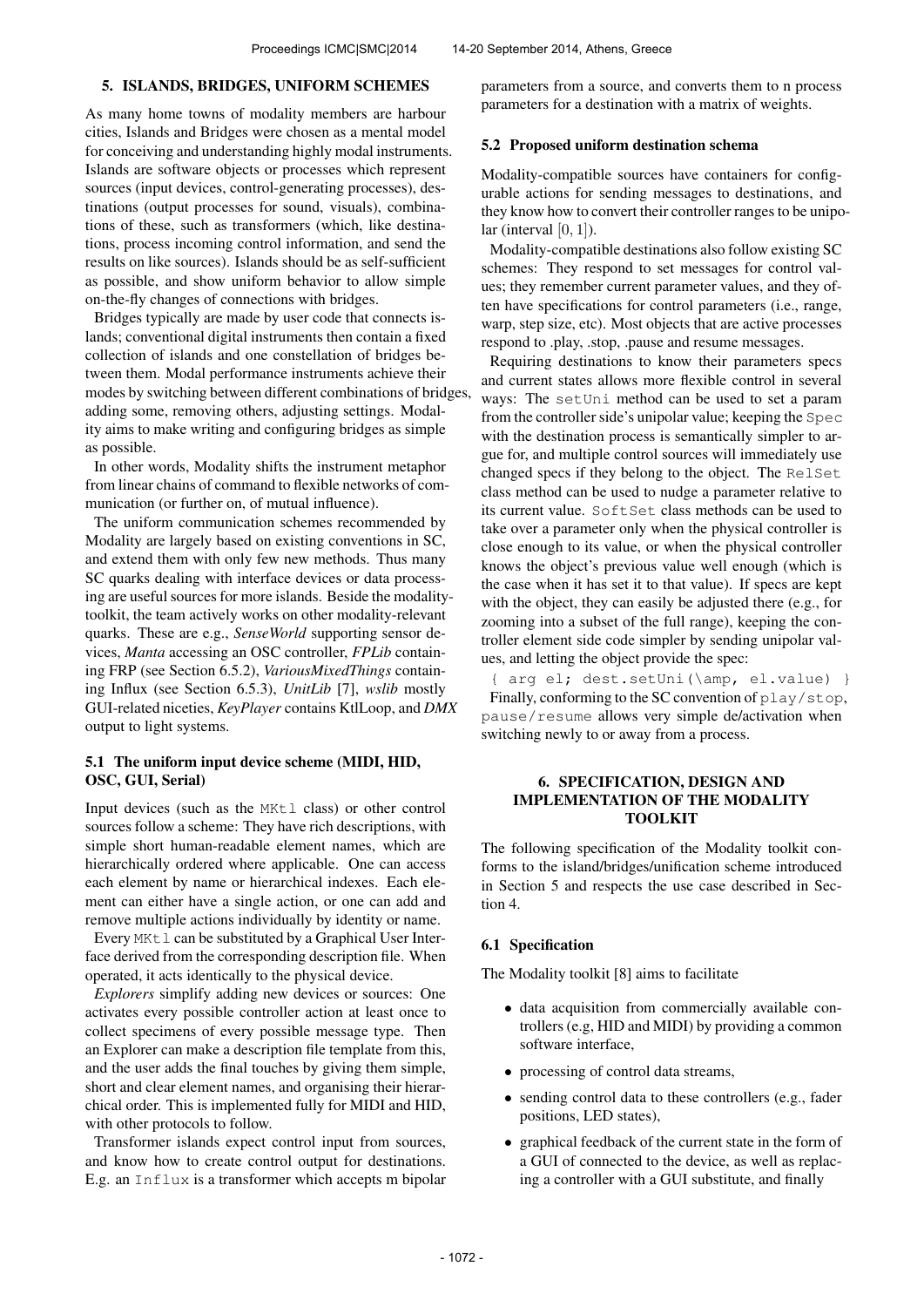• mapping the output of these data streams to input parameters of sound engines.

Specific attention is given to the concept of modal control: the ability to change the mapping on-the-fly from one control element to another, possibly located on another device or to change assigned functionality of one control element based on the state of another.

## 6.2 Implementation

The Modality Toolkit is implemented as a set of classes for the SuperCollider language [9]. The control elements of devices are accessed through the MKtl class. A control element is a part of a controller that either generates and/or accepts a one-dimensional stream of events. Each MKtl object consists of elements such as sliders, knobs, buttons or encoders. It is possible to assign actions to such elements that are evaluated every time the value of that element gets updated. Elements are instances of MKtlElement and are kept in a tree-like data structure of nested arrays and dictionaries which represent the spatial grouping of control elements in the physical controller.

The elementDescription variable of MKtlElement contains a dictionary with information about that element such as its type (e.g., button) and control spec for scaling incoming values. This dictionary can be used to extract multiple elements from the data structure by filtering using a conditional expression, for instance retrieving all elements of type slider.

Using the multiton pattern described in Section 2.1, each MKtl has a name, and only one MKtl is active with that name at any given time. MKtl's can be retrieved from a global dictionary by name, using the MKtl ('name') syntax. The system keeps a global set of auto-generated names for all the controllers that have description files. These short names are auto-generated from the name of the device plus a number starting from zero indexing multiple identical devices (e.g., 'nnkn0' from 'nanoKONTROL'). If a user tries to fetch an MKtl with one of the auto-generated names and it is not yet created the system will look for the corresponding device and if it is found an MKtl is created from the description file and connected to the device by creating MIDI or HID responders. This feature means the user can initialize an MKtl for a given device using always the same single line of code.

 $k = MKL('nnkn0');$ 

Actions are added to elements by setting the MKtlElements' action to a function. It is also possible to add and remove multiple unnamed actions to the same element using FunctionList or named functions which can also be re-ordered using FuncChain.

```
\tilde{e} = MKtl('nnkn0')
.elements[\sl][0];
//add action
\tilde{=}el.action = { |e|var freq = e.value
```

```
.linlin(0.0,1.0,300,3000);
  x.set(\freq, freq)
};
//remove action
˜el.action.action = nil
```
Elements with output capabilities can also send values back to the device, this is done using the value\_ method of MKtlElement:

```
MKtl('bcr20000')
.elements[\kn][0][0]
.value_(0.3)
```
## 6.3 Unifications of interface implementations

The Modality Toolkit works uniformly across multiple protocols. The base class MKtl provides the generic functionality and the children classes (HIDMKtl, MIDIMktl, OSCMKtl, etc.) implement the specific back-end for each protocol. Since the interface for using Modality is defined in MKtl and MKtlElement, which are protocol agnostic, the syntax and semantics remain uniform across all protocols. The incoming values from the device are normalized by the MK $t$ l to be in the interval  $[0, 1]$  and outgoing values are expected to be in the same  $[0, 1]$  interval and then scaled to the range used by the specific protocol. This facilitates switching between devices that use different protocols while keeping the event logic unaltered.

MKtl also has the useful feature of automatically creating a GUI representation of a known device from its description file. If the user tries to instantiate an MKtl with an auto-generated name corresponding to a known device, but the device is not currently available, an MKtlGui will be automatically created instead. This makes it trivial to exchange a physical controller for a GUI representation without having to change any code at all.

# 6.4 Description files

In order to use a device within the Modality Toolkit context, a *device description* file is needed that characterises each control element and its semantical position in relation to other elements. It is implemented using one text file per device containing a dictionary with the fields

- protocol currently, HID and MIDI are implemented. Note that only one protocol per device is allowed,
- device the name of the device as provided by the operating system,
- description a dictionary with a tree structure composed of nested dictionaries and arrays. The value at each leaf of the tree is an element dictionary with key-value pairs describing the element at hand. An element dictionary contains technical specifications of the element, namely identification information (e.g., for MIDI, the MIDI number and channel), the physical type of control (button, slider, etc.) and a ControlSpec that specifies how to convert the incoming values to the range  $[0, 1]$ .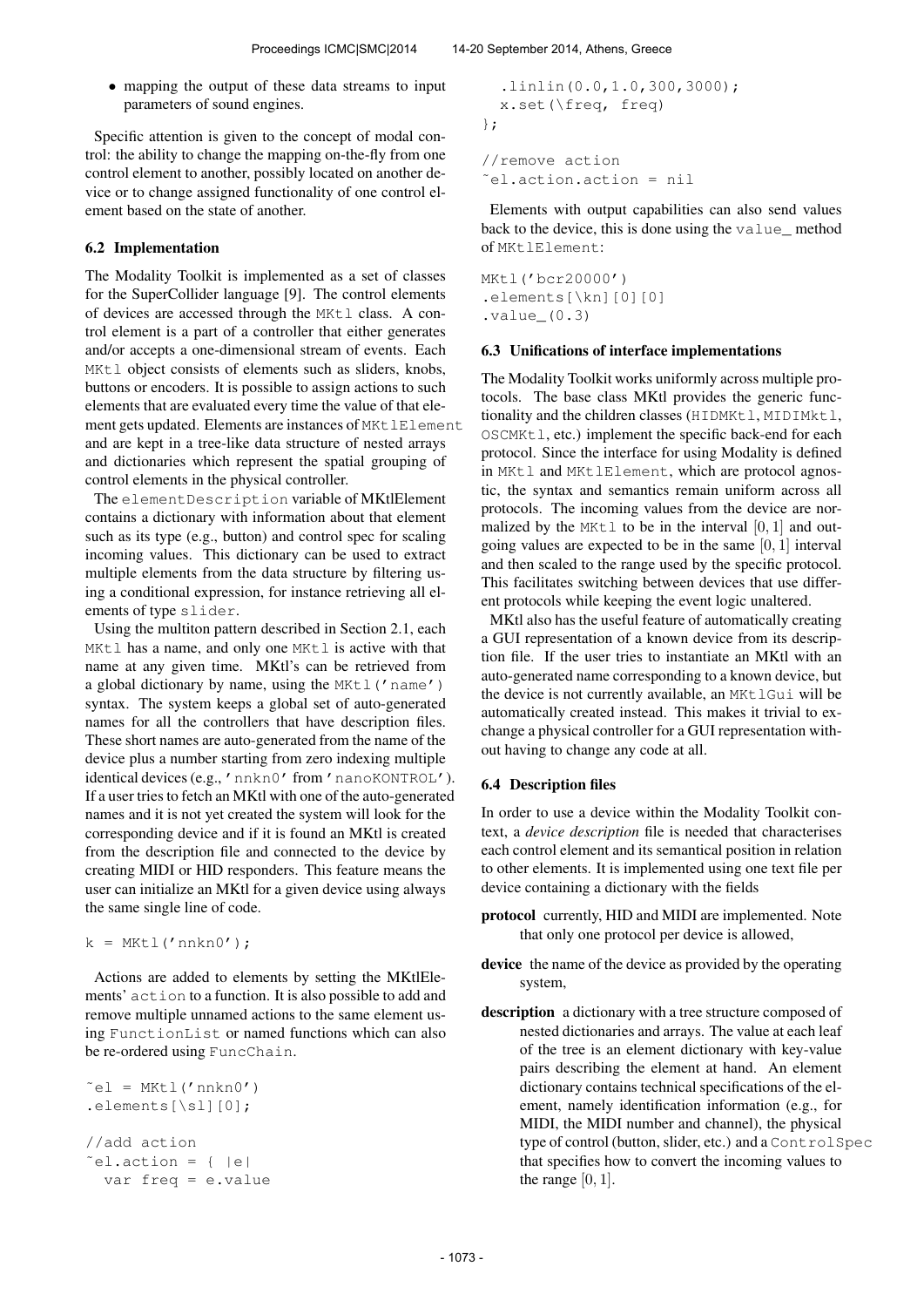As an example, the element dictionary for a button of a MIDI device would look like this:

```
\rew: (
        \midiMsgType: \cc,
        \type: \button,
        \midiChan: 0,
        \midiNum: 47,
        \spec: \midiBut,
        \mode: \push
)
```
Elements which are physically (or virtually) grouped on the device such as with pages, rows or columns are grouped together in the description file using arrays. For instance, the third button on the second row of page 4 of a Korg NanoKONTROL can be accessed with the following code, assuming zero-based numbering:

```
MKtl('nnkn0').elements[\sl][3][1][2]
```
The hierarchical grouping of elements also facilitates bulk addressing of elements by traversing the hierarchy starting at the desired node. For instance, it is easy to programatically add actions to multiple elements:

```
MKtl('nnkn0').elements[\sl]
.do{ |xs, page|
xs.do{ |xs, row|
  xs.do{ |element, column|
   element.action =
    {[page, row, column].postln}
  }
 }
}
```
New devices can be added to the toolkit easily, all that is needed is to write the corresponding device description file. If a user tries to access a device for which there is still no description file available, the toolkit guides the user in the process of creating the description file. More specifically, a description file can be generated for HID devices using the HIDExplorer class, which collects information provided by the low-level HID stack. For the less self-documenting range of devices connected via MIDI, the user is asked by the MIDIexplorer class to operate all available physical controls. The captured data stream is then used to generate a description file. As a last step in both cases, the user supplies suitable labels and orders the elements hierarchically according to their physical placement on the device.

## 6.5 Modality related projects and quarks

#### *6.5.1 MDispatch*

The MDispatch class was an initial attempt at creating selfcontained event logic units. MDispatch has similar structure as MKtl (both inheriting from MAbstractKtl). A dispatch has output elements (MDispatchOut class) where actions can be added similarly to MKtlElement. It also has inputs which are updated by registering callbacks on

the elements of other MAbstractKtls. When an event is received from a source the input element and its value are saved and a list of state processing functions is run sequentially. These state processing functions have access to all the internal state of the dispatch which includes the source element which caused the update, all the values of the output elements and any other state variables defined for auxiliary calculations. An MDispatch can be either created from a template containing predefined functionality or explicitly defined. The process for explicitly creating an MDispatch is to specify outputs, define state processing functions and finally connect the dispatch to sources of events. In order to facilitate this process it is possible to first connect to a source and just copy the output names of the source to the output names of dispatch, in fact mirroring the same elements. This makes it straightforward to create path-through processors which take the value from each output element of a source MAbstractKtl and send a processed version through an element with same key. Below is the code for creating a dispatch that only outputs when incoming values are increasing and takes values from a midi device:

 $k = MKL('nnkn0');$  $d = MDispatch.make(\uparrow\uparrow\downarrow)$ ;

At the time when MDispatch was created several templates were written for tasks such as for soft paging, getting velocity values or filtering events.

MDispatch was an interesting experiment that allowed for some degree of re-usability of event logic code, nevertheless for varied reasons it did not gain wide adoption amongst users of the Modality toolkit and its development is currently paused.

## *6.5.2 FRP*

The traditional method of dealing with incoming events is through callback functions. Functional Reactive Programming, or FRP, is an alternative paradigm for programming dynamic and reactive systems using first-class composable abstractions. The two main abstractions are event streams (sequences of discrete-time event occurrences) and behaviours or signals (time-varying values). Most of the original work on FRP was done on the Haskell programming language<sup>5</sup> [10, 11, 12, 13].

The FRP paradigm seemed promising for the construction of musical digital instruments. An FRP network could determine how events from physical controllers affect sound processes. To explore this possibility a set of classes for doing FRP in SuperCollider, part of the FPLib library [14], was created based on *reactive-web* [15] and *reactive-banana* [16].

FP-Lib has the same interface as*reactive-banana* for defining the event network: outputs are defined in terms of inputs using *combinators* (pure functions) applied to the signals or event streams in order to construct an *event graph*. To get events into the event graph the system has to register with external sources, the inputs (MIDI, HID, OSC, timers),

<sup>5</sup> Haskell is a modern, pure, lazy, statically typed functional programming language.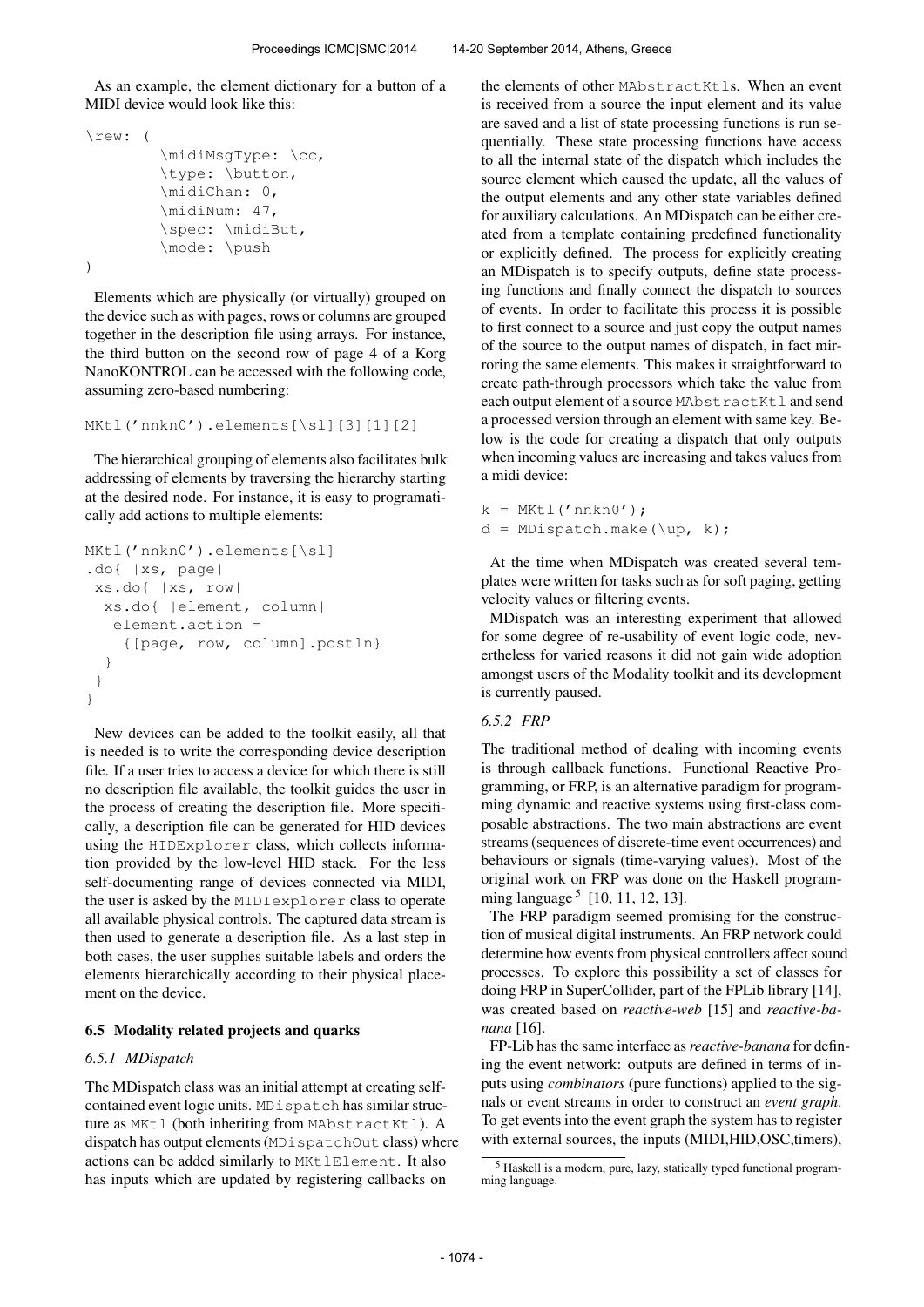and to have any effect on the outside world it must perform actions based on the outputs of the event graph. The *event graph* together with *inputs* and *outputs* form an *event network* which can be compiled and activated and deactivated, respectively. The most important transformations when using combinators are:

- transforming event streams into signals and vice-versa.
- Merging event streams.
- Filtering events streams.
- Maintaining state that can be affected by event streams carrying state altering functions.
- Merging n signals using an n-ary function.
- Applying a time-varying function (stored in an signal) to an event stream allowing for recursive graphs.
- Dynamic event switching: changing the event graph based on an event occurrence.

Since all the functions used to construct the graph should be pure, it is possible to abstract a subset of the graph into a single function and be confident that the result will be identical due to referential transparency. Also, external sources connected to inputs and actions performed on outputs can be exchanged without changing the event graph. This facilitates building and testing a personal library of event logic functions that can be re-used for different instruments or different parts of the same instrument. Several use cases put forward by the Modality Team have been implemented using FPLib and so far the system as shown itself capable of creating complex event graphs to be used in digital instruments.

#### *6.5.3 Influx - lose control, gain influence*

The Influx concept starts from three practical and aesthetic assumptions: Mapping may be the most flexible part of a NIME; detailed mental models of the instrument may detract from listening while playing; and generally, surprise may be desirable for audiences and performers alike.

In Modality terms, Influx and its variants are transformer islands: Influx maps m named numerical input values to n output values by creating bipolar weights that determine how much each input value influences which output value. In the simplest case, each controller parameter will influence every sound process parameter by a different weight e.g., a random amount. These weights can be gradually entangled by randomising, or disentangled by blending toward a known set of weights. This approach allows heuristic exploration of mappings one would never make by hand, and gently forces players to really listen to how the instrument sounds when they play.

InfluxSpread can send these control values to multiple destinations. InfluxMix can receive "influence values" from multiple sources and can determine how much influence it accepts from which source.

ProxyPreset allows storing, blending and crossfading between settings of a process e.g., keeping traces of an ongoing performance which can be re-used as musical material. An Influx can use such a preset as a reference point as the center of its parameter space. This allows playing relative to a known setting, where, for example, zooming allows very subtle explorations of shadings within a known sweet spot in parameter space.

EventLoop can record any control data as events with key-value pairs, such as parameter names and values, event time, and other named values describing the event. This allows capturing algorithmically generated streams, performance data from input devices, and many others. One can modify playback by time-scaling, segment selection, playback direction and gradual scrambling of local event order; one can also go back in the history of recorded loops.

The control data variant KtlLoop also allows on-the-fly rescaling of numerical control data. The gesture can be scaled to larger or smaller ranges, and shifted by offsets. All these modifications can quickly be accessed in performance, and the opportunities they create are quite distinct from audio loops. In performance, a KtlLoop can replace a live input stream (e.g., realtime-acquired HID data), then the loop can be reshaped while playing. It allows polyphonic layering by letting a loop continue and having it auto-mutate, so each repetition is slowly shifting.

These heuristics may lead both to finding non-obvious but interesting mapping strategies which can be built into more traditionally well-controlled instruments, and to new concepts for playing single-person instruments with a flexible degree of familiarity or surprise, or multi-player/instrument ensembles based on networks of influence. In effect, it allows musicians to relinquish some control and gain influence in exchange.

### *6.5.4 SenseWorld DataNetwork*

The SenseWorld DataNetwork was initially developed for easy data exchange with other programs [17], but within SuperCollider can also be used as a central "datahub". Within this framework a single data stream is regarded as a *DataSlot*; multiple data streams that for some reason belong together (e.g., the data comes from the same device, or are datastreams of a similar type) are organised as a *DataNode*. The framework provides methods to query the current value of a node or slot, to set functions to be performed on the data, whenever new data comes in, or put the data automatically on a bus on the SuperCollider server (audio engine), where it can be used directly in synthesis processes, or Unit Generators can be used to process the data further. The framework also provides various methods for common data processing methods, such as calculating the mean, variation, gating, range checking, smoothing, etc. The result of each data processing unit is made available again on the *DataNetwork*, and can be used in the same way as unprocessed data. The framework also comes with a GUI that allows visualisation of the data, as well as controls for switching on printing the data to the post window, enabling recording of the data, or creating a bus on the server.

Data from devices accessed with Modality can easily be used as input to the DataNetwork and thus form a DataNode, and then further used in that framework.